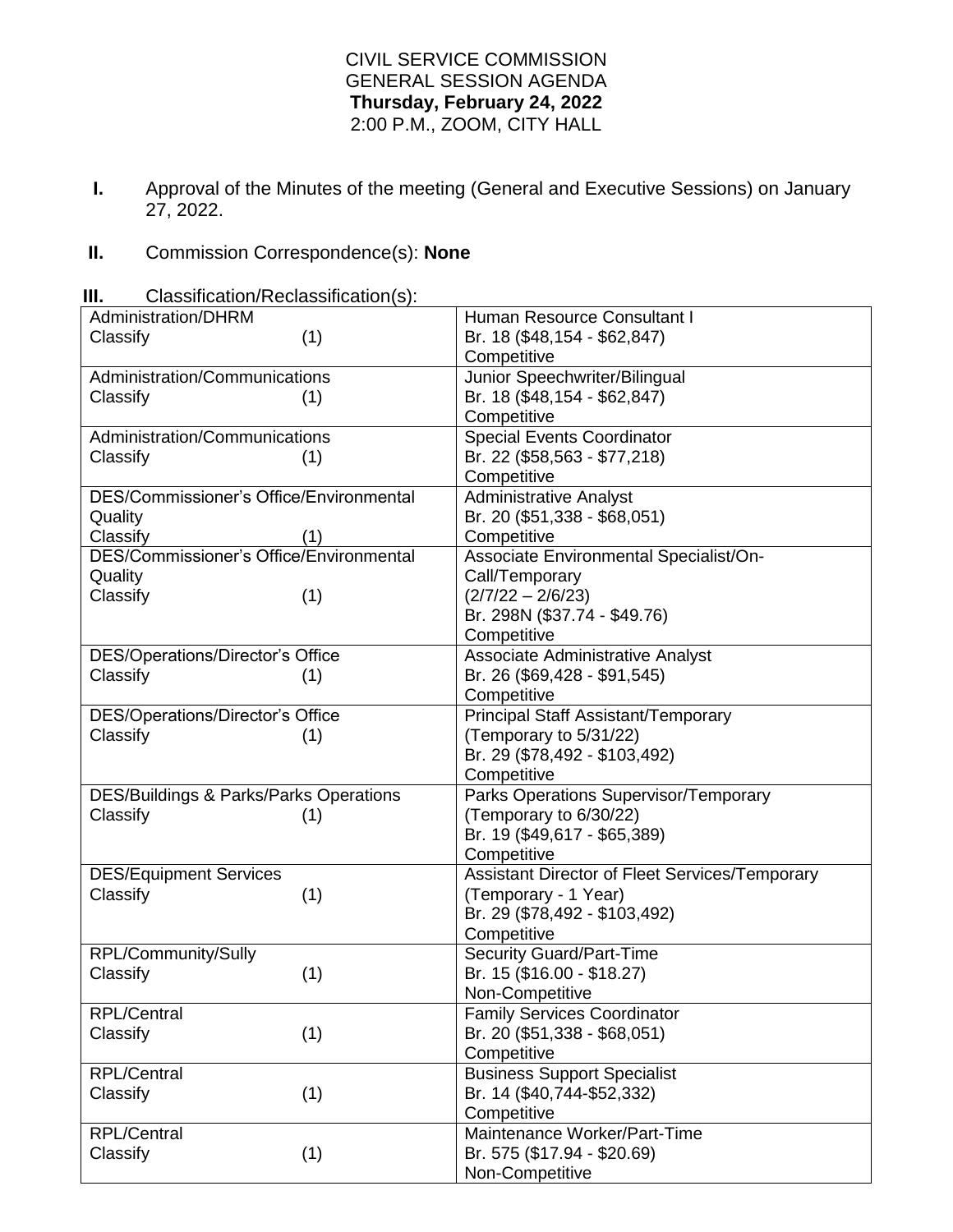Civil Service Commission General Session Agenda Thursday, February 24, 2022 Page - 2 -

| <b>RPL/Central</b>                          | Clerk II                                          |
|---------------------------------------------|---------------------------------------------------|
| (1)<br>Classify                             | Br. 9 (\$36,817 - \$46,480)                       |
|                                             | Competitive                                       |
| RPL/Community/Douglass                      | Community Library Youth Services Specialist/Part- |
| (1)<br>Classify                             | Time                                              |
|                                             |                                                   |
|                                             | Br. 145 (\$22.20 - \$25.36)                       |
|                                             | Competitive                                       |
| NBD/Buildings & Zoning                      | <b>Program Coordinator</b>                        |
| Classify<br>(3)                             | Br. 16 (\$45,220 - \$58,043)                      |
|                                             | Competitive                                       |
| NBD/Buildings & Zoning                      | Principal Staff Assistant/On-Call/Temporary       |
| Classify<br>(1)                             | (Temporary 1 Year)                                |
|                                             | Br. 298N (\$37.74 - \$49.76)                      |
|                                             | Competitive                                       |
| FIN/Purchasing                              | <b>Compliance Analyst/Temporary</b>               |
| Classify                                    | $(2/7/22 - 6/30/22)$                              |
| (1)                                         |                                                   |
|                                             | Br. 22 (\$58,562 - \$77,217)                      |
|                                             | Competitive                                       |
| FIN/Purchasing                              | MWBE Analyst/Temporary                            |
| Classify<br>(1)                             | $(2/1/22 - 6/30/22)$                              |
|                                             | Br. 22 (\$58,562 - \$77,217)                      |
|                                             | Competitive                                       |
| FIN/Purchasing                              | Senior Purchaser/Temporary                        |
| (1)<br>Classify                             | $(1/1/22 - 6/30/22)$                              |
|                                             | Br. 22 (\$58,562 - \$77,217)                      |
|                                             | Competitive                                       |
| <b>DRHS/Commissioner's Office</b>           | <b>Assistant Personnel and Marketing</b>          |
|                                             |                                                   |
| Classify<br>(1)                             | Coordinator/Temporary                             |
|                                             | (Temporary to 5/1/22)                             |
|                                             | Br. 18 (\$48,154 - \$62,847)                      |
|                                             | Competitive                                       |
| <b>DRHS/Recreation &amp; Youth Services</b> | <b>Grant Support Associate</b>                    |
| Classify<br>(1)                             | Br. 13 (\$41,115 - \$52,673)                      |
|                                             | Competitive                                       |
| <b>DRHS/Recreation and Youth Services</b>   | <b>Education Enrichment Associate/Temporary</b>   |
| Classify<br>(1)                             | (Temporary to 6/30/22)                            |
|                                             | Br. 11 (\$38,765 - \$49,414)                      |
|                                             | Competitive                                       |
| <b>DRHS/Recreation and Youth Services</b>   | Summer Program Coordinator                        |
| Classify<br>(1)                             | Br. 338 (\$21.69)                                 |
|                                             | Non-Competitive                                   |
|                                             |                                                   |
| <b>DRHS/Human Services</b>                  | <b>Community Support Counselor/Part-time</b>      |
| (1)<br>Classify                             | Br. 718 (\$26.46 - \$29.92)                       |
|                                             | Competitive                                       |
| Rochester Housing Authority/Human           | Mail Room Clerk                                   |
| <b>Resources</b>                            | \$24,000 - \$32,000                               |
| Classify<br>(1)                             | Competitive                                       |
| Rochester Housing Authority/Maintenance     | Clerk I/On-Call/Temporary                         |
| Classify<br>(1)                             | \$29,239 - \$40,323                               |
|                                             | Competitive                                       |
| <b>Rochester Housing Authority/UPCS</b>     | Chief Engineer/On-Call/Temporary                  |
| Classify<br>(1)                             | \$43,000 - \$60,142                               |
|                                             | Competitive                                       |
|                                             |                                                   |